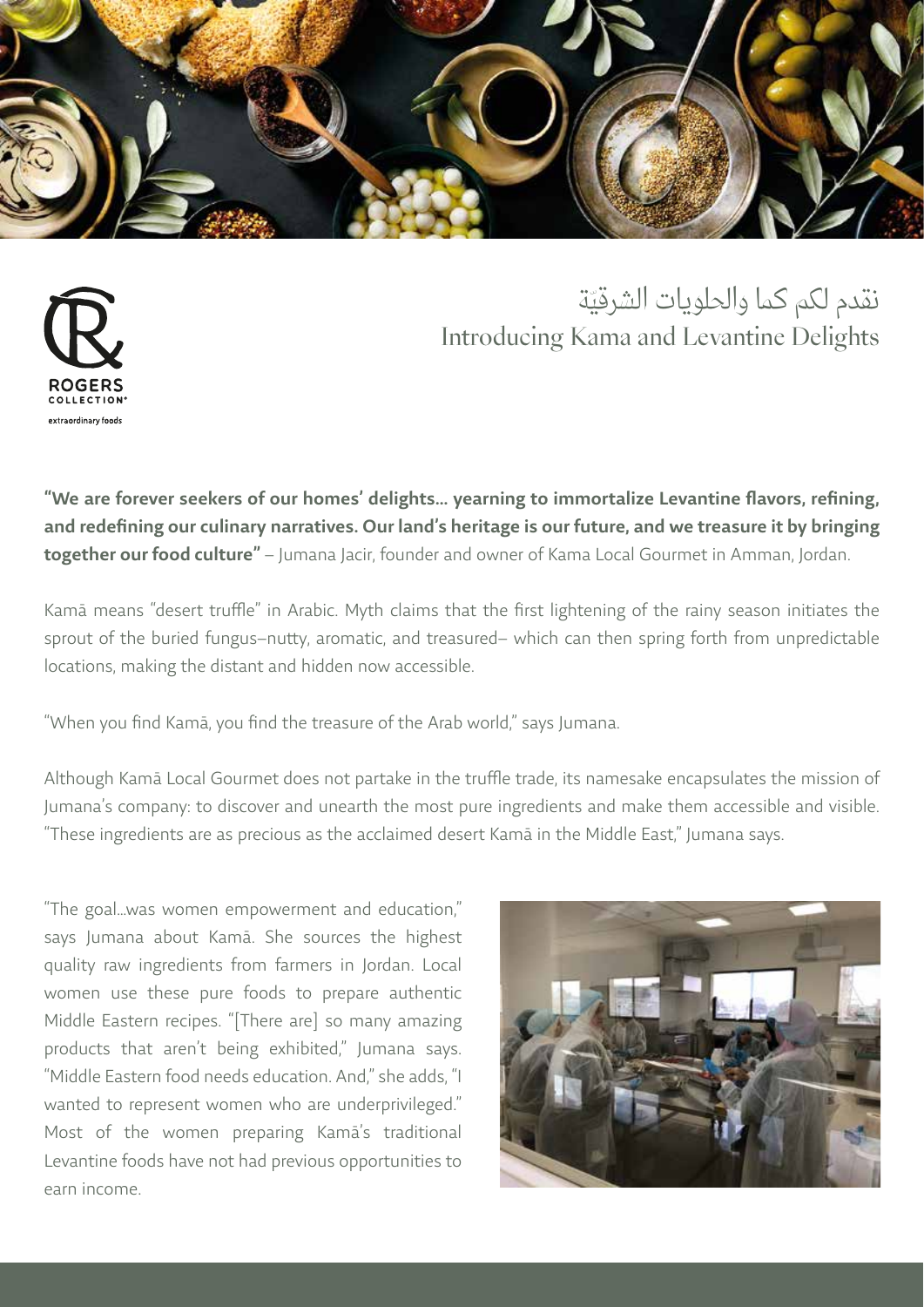Jumana says, "While Kamā celebrates all Arab cuisine, we are [mainly] focusing on Levant cuisine from Jordan, and soon will include ingredients from the entire Levant region including but not limited to Jordan, Palestine, Syria, and Lebanon." Some traditional Levantine foods include za'atar, sumac, shatta, tahiniyeh (tahini), and date molasses–products we at Rogers Collection are proud and excited to add to our catalog (more on those later!). And we will be adding more Kamā products down the road, too.

Prior to opening Kamā, Jumana saw a need for one place to get collectively-sourced, high quality ingredients as well as a need for a women-operated business that provided income, fostered independence and encouraged empowerment. So in 2013, Jumana registered Kamā as a business entity while she worked one other job, and officially launched a first product line in 2016. She began by focusing on sales only in Jordan through local exhibitions. In 2019, Jumana launched an e-commerce website and started shipping to countries around the world. Shortly after that, Kamā opened its first flagship store in Amman, Jordan, followed by a retail airport kiosk at Queen Alia International Airport in Jordan. Next up is a second retail store slated to open in Riyadh, Saudi Arabia in March of 2022.

What led Jumana to where she is today? She holds a degree in Design from Concordia University in Montreal, Quebec, Canada. After completing her degree, she worked at various design jobs, and one in particular for several years that gave her the opportunity to help build bridges between cultures. This job was playing a pivotal part in recognizing Jordan's unique identity–specifically establishing the need for representation of Jordanian food and showcasing the women behind it. She loved her job, where she says she learned a lot, but she knew it was time to start something of her own, based on her mission: educating as many people as possible about authentic, traditional, pure Levantine food while empowering disenfranchised women in Jordan.



So, Jumana took the leap. "As hard as it was to leave, (I needed to take a leap of faith)" she says of her previous design job. "I wanted to build an empire that women can actually be behind.... I got a 4 x 4 room and started from there." When Jumana first put up an ad at a local community center near her home in Amman looking for women to work for Kamā, hundreds of women responded. It became clear that Kamā needed space beyond a small 4 x 4 room. Jumana created a modern and industrial kitchen certified by the International Organization for Standardization (ISO), which monitors food safety. The farmers Kamā sources from also follow an ISO checklist.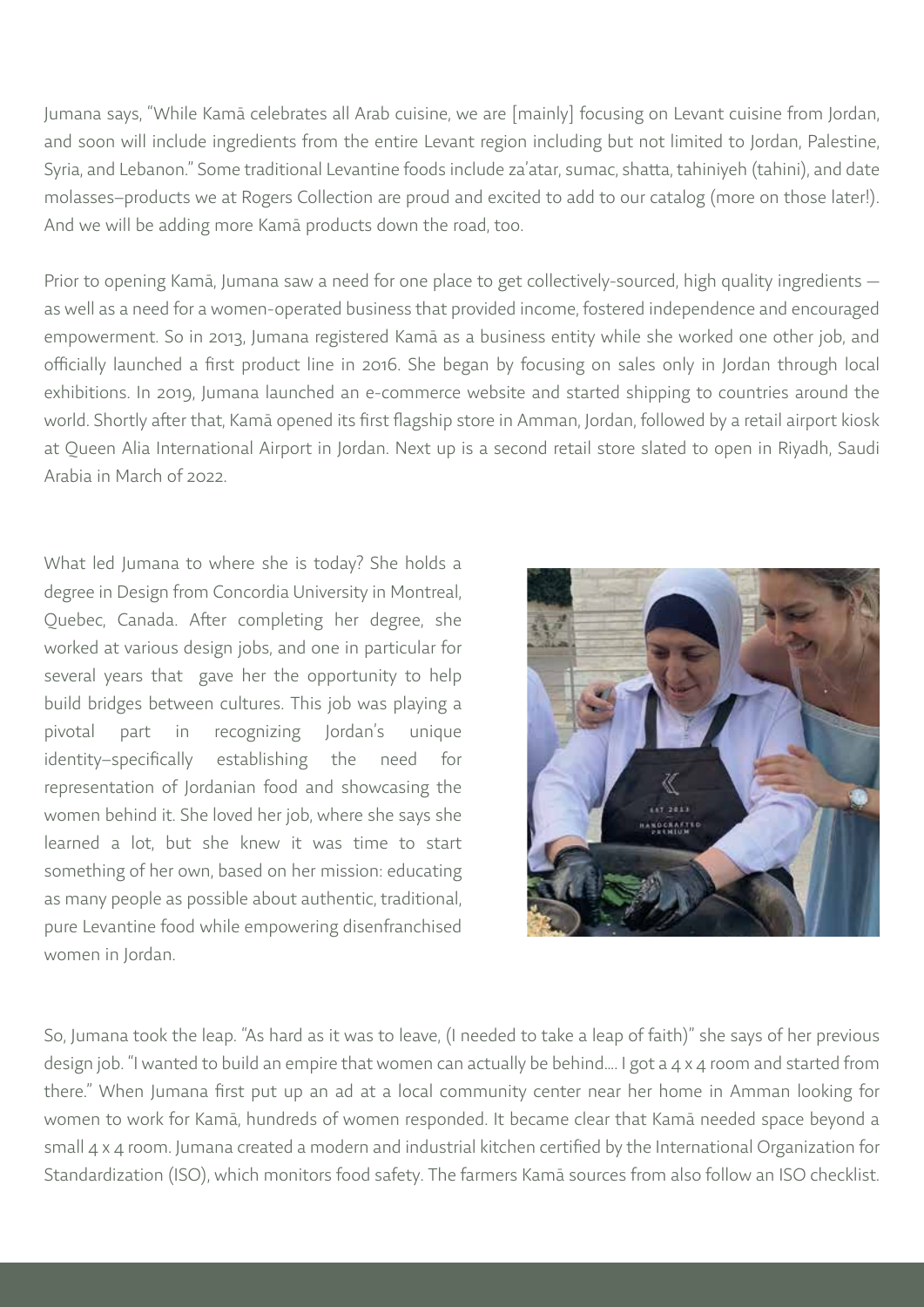"Women go into the kitchen and we build recipes together–mostly their recipes–with our team scientifically," Jumana says. "It wasn't easy. [But] I believe in what we are doing…seeing these women smiling and wanting to join the team is really incredible. They've become friends. I love what we've created. It really is a family of women."

And as for the brick and mortar Kamā store, Jumana's background in design was essential in renovating the 1940s building and constructing a physical layout that cultivates community and education of Levantine foods. "I want[ed] this to be a concept store," Jumana says. "Where people can eat, shop, learn, enjoy and experience Middle Eastern culture and how it might be enjoyed differently in different areas even if it might be the same product." The layout of the flagship store includes two stone slabs: one for cooking and one to act as a "sufra" or dining table. It also includes a beautiful "mouneh," or pantry wall, that rotates with the seasons; a retractable glass and metal façade to create space for public events and gatherings; and a large glass olive oil dispenser, illuminated to highlight the rich color and purity of Jordanian olive oil.





Jumana's experience in design also shows in Kamā's packaging, which is minimal and streamlined to reflect the purity of Kamā's products, and let those products speak for themselves without a lot of distraction or additions.

Since meeting Jumana at a Specialty Food Show in New York City, we at Rogers Collection felt an immediate resonation with Kamā's founding principles of sourcing high-quality ingredients, sharing food as means of connecting and educating, and representing marginalized groups. For over a decade, we at Rogers Collection have been a women-managed company seeking and celebrating foods with long-standing traditions made by people with a commitment to quality and authenticity. Like Kamā, we value foods in their most true and honest form, carefully farmed in the soil of their native lands, and adhering to centuries-old traditions.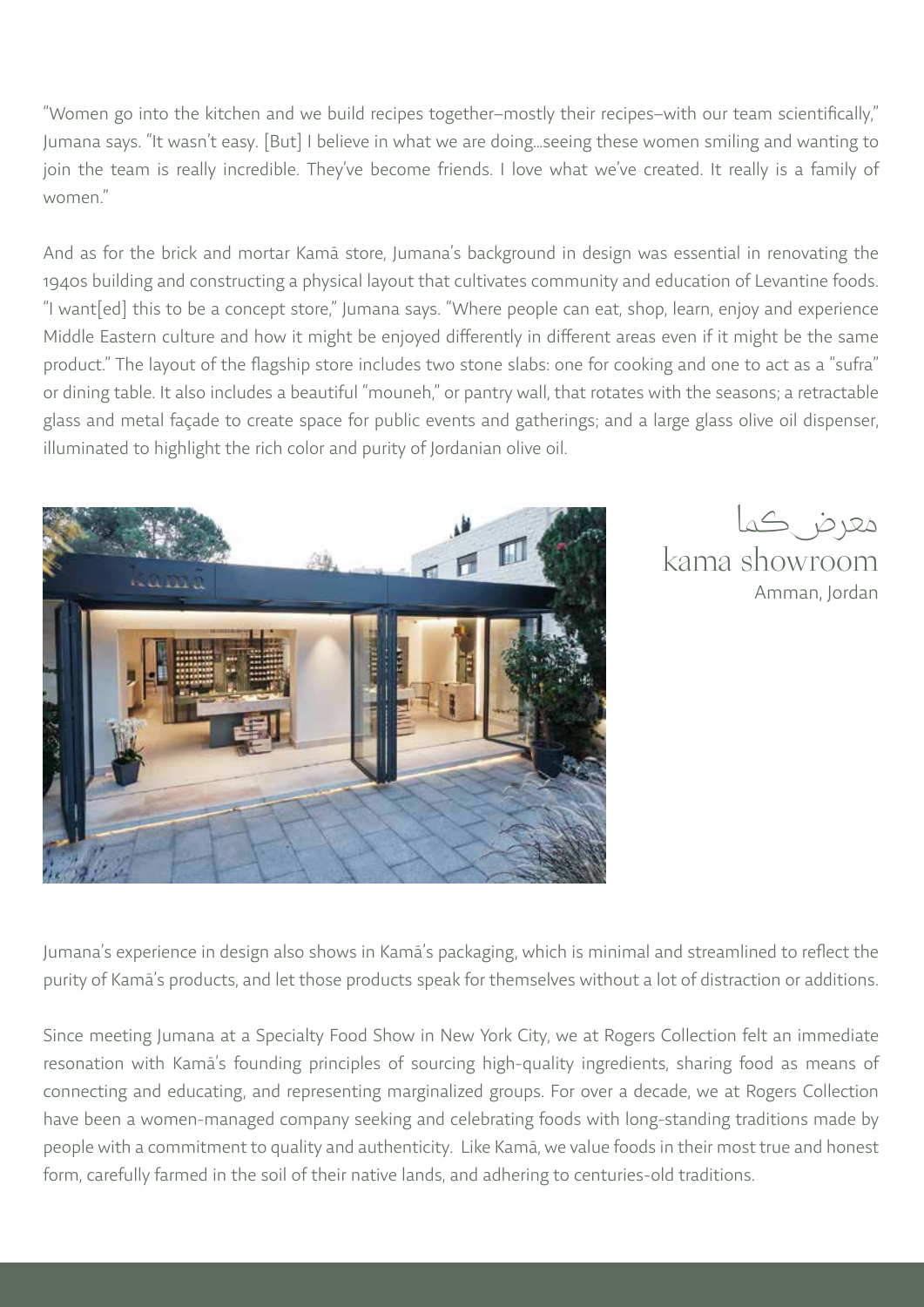It was clear from the start that Rogers Collection's mission aligned with Kamā's: to find and make accessible authentic, true foods to a wide base; to bring people together at "sufras" around the world to enjoy these foods that hold stories, and in so doing create our own stories.

How about those foods from Kama that we offer in our catalogue? Rogers Collection is excited to carry Kamā's Date Molasses, Tahiniyeh, Sumac, Green Shatta, Red Shatta, and Za'atar. (With more Kamā offerings to come soon!) "People tend to come to Jordan and leave with Za'atar and Sumac," says Jumana. "It's a must!"

"A lot of the products here now in Jordan aren't pure. Even when we buy Za'atar we don't know what's in it," Jumana says. "People–to [make it] cheaper– will add extra wheat or chickpeas. The items that we are producing, the ingredients are very pure." Jumana explains that Kamā's Za'atar starts with choosing thyme from selected farms, cleaning it thoroughly, and picking each leaf from the stem. The leaves are left to dry, then rubbed with pure extra virgin olive oil until it soaks in. That is next mixed with pure sumac and sesame seeds.

Kamā's Sumac is made of 100% pure sumac berries, and nothing else. "The color is not too red yet vibrant enough," says Jumana. "Many people add a dye to make it look appealing. We sift through the sumac, peel the skin and crush it, leaving it with the zesty taste everyone enjoys." Kamā's sumac is made with authenticity, transparency and sustainability–and without shortcuts.

Kamā makes tahiniyeh with sesame seeds from Africa, particularly Sudan, known for their quality. "A lot of factories grind the entire thing. They don't clean the seeds, or black seeds are mixed with white seeds," Jumana says. Kamā purchases high-quality seeds hulled and thoroughly cleaned, and then grinds them with a machine that mimics the ancient stone-grinding method.

# زعتر وزيت za'atar and olive oil

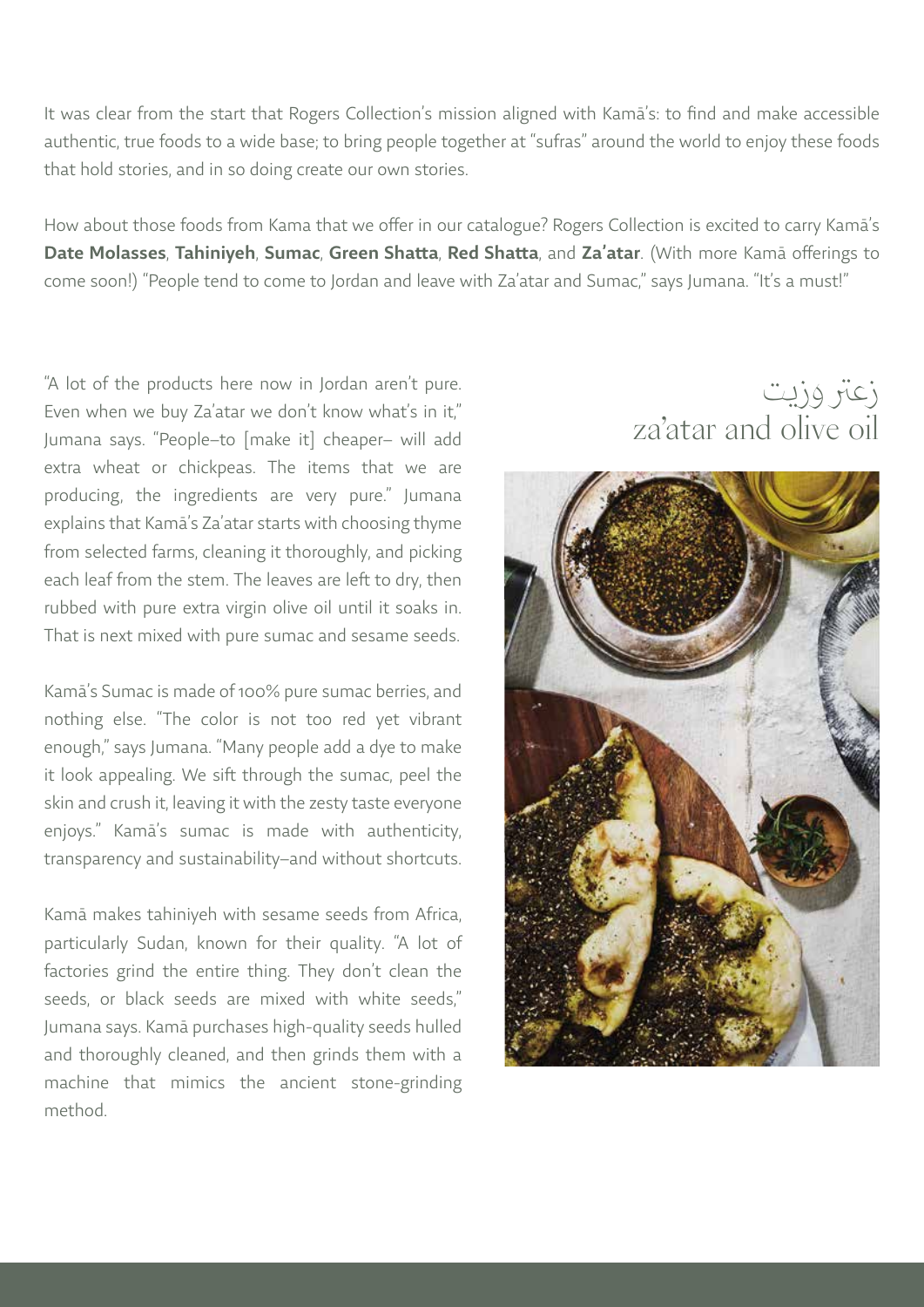Kamā's Date Molasses are made with Medjool dates grown in several countries including Jordan, prized for the quality of their dates. The dates are boiled, placed in a towel and wrung out by hand. "It is very messy [and] laborious," Jumana says, "but produces a higher quality product than a machine would make."

Jumana knows of many traditional ways to eat these foods. She notes that many Middle Eastern countries have the same traditional ingredients and foods, and sometimes you'll see them used similarly in various regions, but sometimes differently. "Every product can be used in so many different ways," Jumana says. "In Jordan, our traditional way [to eat Tahiniyeh] is to mix [it with] date, grape, or carob molasses to get that marvelous mixture that resembles peanut butter and jam in the US. Or I sometimes say it's the "healthy" Nutella of the region [as] no sugar is added to any of our molasses."

In Iraq, Jumana explains, date molasses is used as a meat marinade, drizzled over fried aubergine (eggplant), and as an ingredient in desserts. And you might see the same uses of date molasses in Jordan, too.

دبس|لتّمر وطحينيّة date molasses and tahiniyeh



Jumana describes a famous drink called "Jallab"–a light, refreshing drink made with date or grape molasses and rose water served over crushed ice. Jallab is mostly enjoyed during Ramadan. Throughout many Levantine and other Arab countries, you'll see date molasses in salad dressings and even more recently in milkshakes, ice creams and Christmas cookies. "Personally, I add it to my fresh fruits, especially apples and bananas as a dip," Jumana says.

And if you like some heat, shatta is a wildly versatile chili paste. As the names suggest, red shatta is made with red chiles and green shatta with green chiles. Jumana refers to Kamā's shatta as baladi. "Baladi means 'local," she says. "Local peppers and the local way of [using] hot sauce. We use it…on top of everything! It's like the harissa of Tunis."

She continues: "the classic 'Baladi' red shatta completes any table spread," says Jumana. "It is an essential ingredient in every Middle Eastern pantry. Add it to eggs, meat, falafel sandwich, hummus. Anything you would like to add a kick to." The red shatta can be used in so many ways; try whisking the paste into dressings or drizzling over mezze.